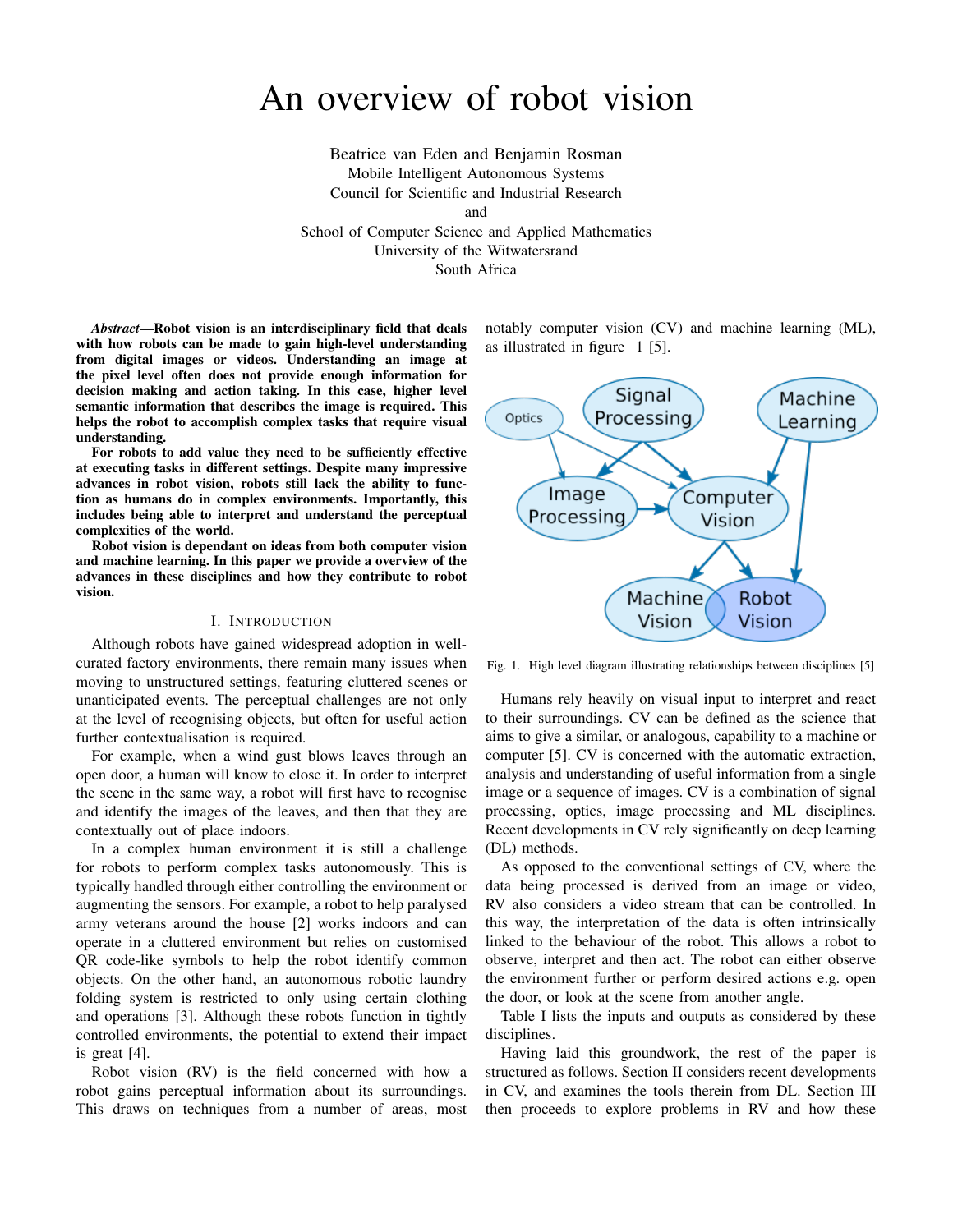TABLE I SUMMARY OF INPUTS AND OUTPUTS OF EACH TECHNIQUE

| Technique               | Input                | Output               |
|-------------------------|----------------------|----------------------|
| Signal Processing       | Electrical signals   | Electrical signals   |
| <b>Image Processing</b> | Images               | Images               |
| <b>Computer Vision</b>  | Images               | Information/features |
| Pattern Recognition/    |                      |                      |
| Machine Learning        | Information/features | Information          |
| Machine Vision          | Images               | Information          |
| Robot Vision            | Images               | Physical Action      |

problems can be addressed with CV and ML techniques. We then round out this work with a discussion on current and future trends in RV, in section IV.

#### II. COMPUTER VISION

Computer vision is largely concerned with three problems: image classification (object recognition), image classification with localization, and object detection.

## *A. Image classification*

In image classification, a supervised machine learning algorithm considers an input image and predicts a class label of that image, indicating whether or not that class (often referring to an object of interest) is present in the image.

ImageNet [7] is a large visual database that is commonly used as a performance benchmark for classification problems.

The major breakthrough in performance on this dataset came with a deep learning model for image classification: AlexNet [9]. This was built on convolutional neural networks (CNNs), leveraging the idea of automatically learning useful features. This network dramatically outperformed previous image classification results, which relied on hand-crafted features such as the SIFT model, with an error rate of 15.3% compared to 26.2%.

AlexNet has subsequently been outperformed by other models, such as VGG16 in 2015 [10], which chained multiple convolutional layers with the rectified linear unit (ReLU) activation functions together. Further progress has been made with the introduction of yet deeper networks, such as the inception models [11], [12].

The difficulty with deeper networks for image classification is that the error rate increases as the number of layers increases. To address this problem residual learning was introduced. Residual learning creates a connection between the output of one or multiple convolutional layers and their original input with an identity mapping. The model learns a residual function that keeps most of the information and produces only slight changes. ResNet, for example, is able to train 152 convolutional layers using residual learning. Combining inception models with residual learning allowed the Inception-ResNet model to outperform other models [14]. Combinations of layers and models allowed for even faster training and better performance [15].

Self-supervised learning (SSL) is a reliable learning method that allows robots to adapt to their environment. It enables the robot to generate its own training data combined with prior information to improve its performance. Autonomous learning stem from SSL and involves deep learning methods.

The latest trend in image classification involves Neural Architecture Search (NAS) and automatically learning the right network architecture for a task. It is used as a cell in a Recurrent Neural Network to learn its own architecture using reinforcement learning. For a given range of operations and hyperparameters, multiple sequences are realized to maximize the accuracy as a signal reward for a given dataset. The objective is to learn the best sequence of operations (given a maximal depth) to get an optimized architecture [16]. Following the NASNet model is the Progressive Neural Architecture Search (PNAS) model [17]. This has replaced the Reinforcement Learning with a progressive search. This is when a single function describes all possible structures where each structure is stacked with an operator to another. A learned function decides the importance of learning a structure. The highest ranked structures are selected and stacked together.

## *B. Image classification with localization*

In image classification with localization, the model is required to identify both the predicted class as well as a bounding box around the object in the image to indicate where the single object was found. The PASCAL Visual Object Classes (VOC) challenge was another benchmark in object classification and localisation, organised annually from 2005 to 2012 [18]. Traditionally, a common strategy in object localization problems was to use a sliding window. This method involves moving a window over an image to select a sub-region and classify each image region covered by the window using the object recognition model. These methods incurred a high computational cost, leading to other methods such as the sub-window search [19] and branch-and-bound frameworks for object localization [20]. In [21] the two stage sliding window was used with a more novel approach in [22] moving away from operating on a pixel level search.

Subsequent approaches using convolutional neural networks [23] demonstrates object localization without the need for sliding windows.

#### *C. Object detection*

Object detection not only tells you which objects are present in the image, it also outputs bounding boxes indicating where multiple objects are. At the heart of object detection is an object classification/recognition algorithm. To localize the object, we have to select sub-regions of the image and then apply the object recognition to these image sub-regions. The straightforward way to generate smaller sub-regions is with the sliding window method. It is an exhaustive search method. All possible locations with different scales need to be searched over the entire image making this method very computational intensive. These limitations are overcome by region-based search methods. These methods take an image as the input and create bounding boxes around all sub-regions in an image that are most likely to be objects. Then we can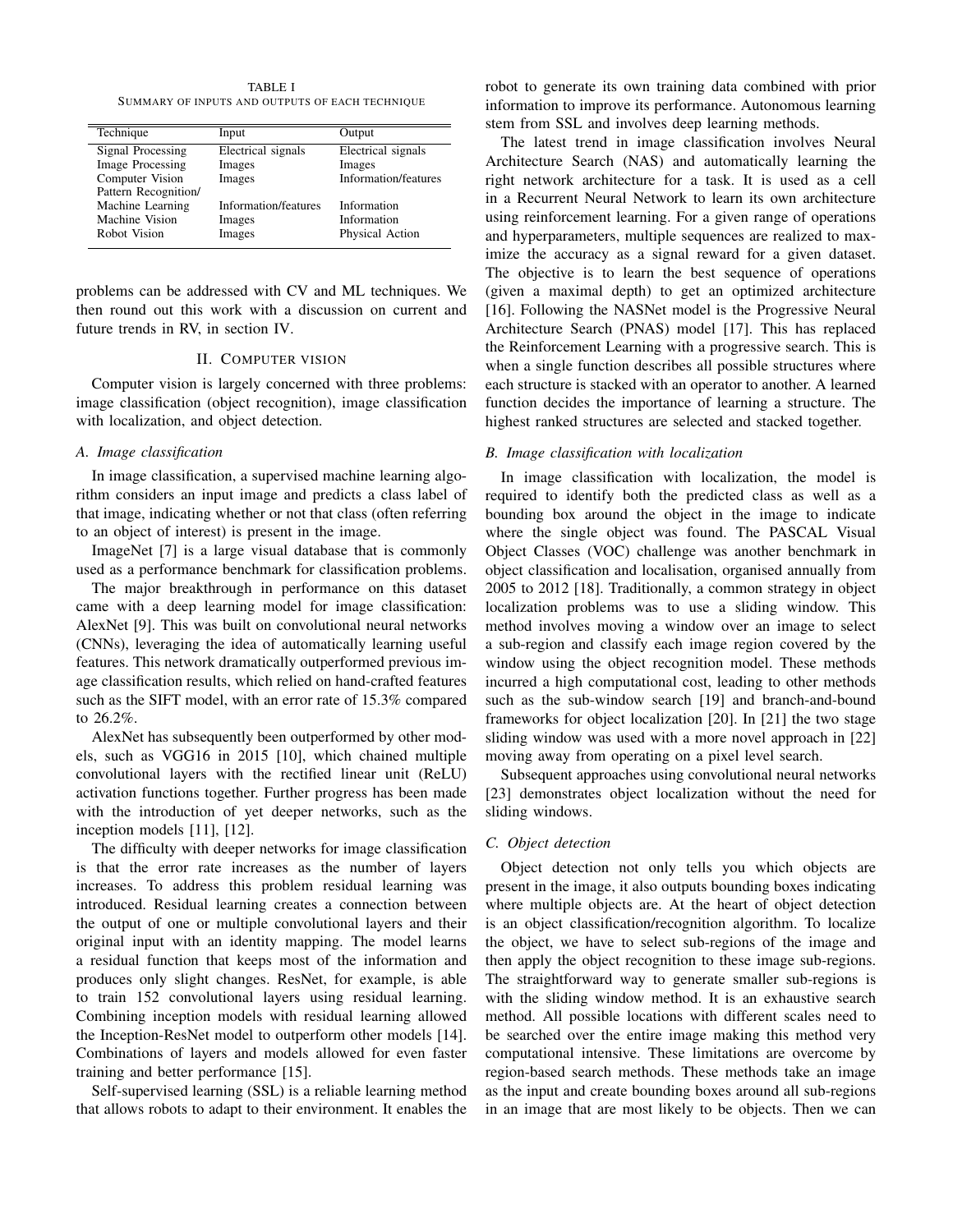classify these bounding boxes using the object recognition model. The region with the highest probability scores are considered to be the locations of the object. Selective search is one of the most popular region search methods. It is based on computing a hierarchical grouping of similar regions based on color, texture, size and shape compatibility [24]. The object detection regional-base convolutional neural network (R-CNN) uses selective search to find the proposed locations and deep learning to perform object recognition [25]. With a Fast Region-based Convolutional Neural Network (Fast R-CNN) [26], a CNN with multiple convolutional layers is used to take the entire image as input instead of using a CNN for each region proposal (R-CNN), thereby reducing the time required to search each proposed region.

A Region Proposal Network (RPN) directly proposes subregions, predict bounding boxes and detect objects. RPN quickly and efficiently scans every location in order to assess whether further processing needs to be carried out in a given region. Faster Region-based Convolutional Neural Network (Faster R-CNN) [27] uses a combination of an R-CNN and RPN. RPN avoids the time used on the selective search method, and it allows faster training and testing while improving performance. Region-based Fully Convolutional Network (R-FCN) [28] does not do any regional proposal or selective search but combines it into the CNN to do object detection together with its location [29]. Neural Architecture Search Net (NASNet) [30] discussed in image classification is used with the Faster R-CNN model seen above for better performance [14] with another combination of faster R-CNN seen in [31].

When it comes to object detection, where different objects in an image are classified with localization information, the use of sliding windows has been replaced with techniques such as the You Only Look Once (YOLO) method [32]. YOLO is faster and much more accurate. YOLO uses a single CNN network for both classification and localising. You Only Look Once (YOLO) model takes an image as input, then it divides it into a grid where each cell of this grid predicts bounding boxes with a confidence score. Where previous models usually contained an object in the predicted bounding box, in YOLO there are usually be a high number of bounding boxes without objects. At the end of the network, the highly-overlapping bounding boxes are merged into single one. YOLO9000 [33] increase performance without impacting real-time application speed.

Where the Non-Maximum Suppression (NMS) method is applied at the end of the network in YOLO dealing with empty bounding boxes. Single-Shot Detector (SSD) [34] uses the Hard Negative Mining (HNM) to deal with this issue. SSD is also an end-to-end CNN like YOLO that uses a single CNN network for both classification and localising.

A few different visual datasets have been made available. The availability of these data sets makes different methods of object classification, object classification and localisation and object detection more comparable. As seen in previous paragraphs the three most common databases are the PASCAL Visual Object Classes (VOC), [18], the Common Objects in COntext (COCO) dataset [35] and the ImageNet dataset [7].

#### III. ROBOT VISION

Over the past decade RV has emerged as a subject area with its own identity. This is due to the advances in hardware and the capability to process and store large quantities of data. RV allows a robot to process visual data from the environment, as seen figure 2. RV has the added benefit of a video stream that can be controlled, making this setting an interactive one.



Fig. 2. Robot perceiving its environment using an on-board camera

RV presents a set of unique challenges. Many of these are due to different forms of partial observability in how the robot perceives its environment. These arrive often because the data is collected on-the-fly from a mobile sensor, rather than through a well-curated dataset or a specifically placed camera. The exact position and orientation of the robot or sensor may not be explicitly known. In addition, the sensors would be susceptible to different lighting conditions, or motion of the sensor may induce unexpected blur on the images. The fact that a robot can move around its environment means that many objects may be observed at different scales or orientations to what was seen during training. The location of the robot may also result in objects being partially or completely occluded, and objects of interest may thus not even be visible. This all results in complicating issues such as object recognition or localisation.

RV has to address these issues, and to deal with a variety of conditions and environments through development of robust and generalizable methods.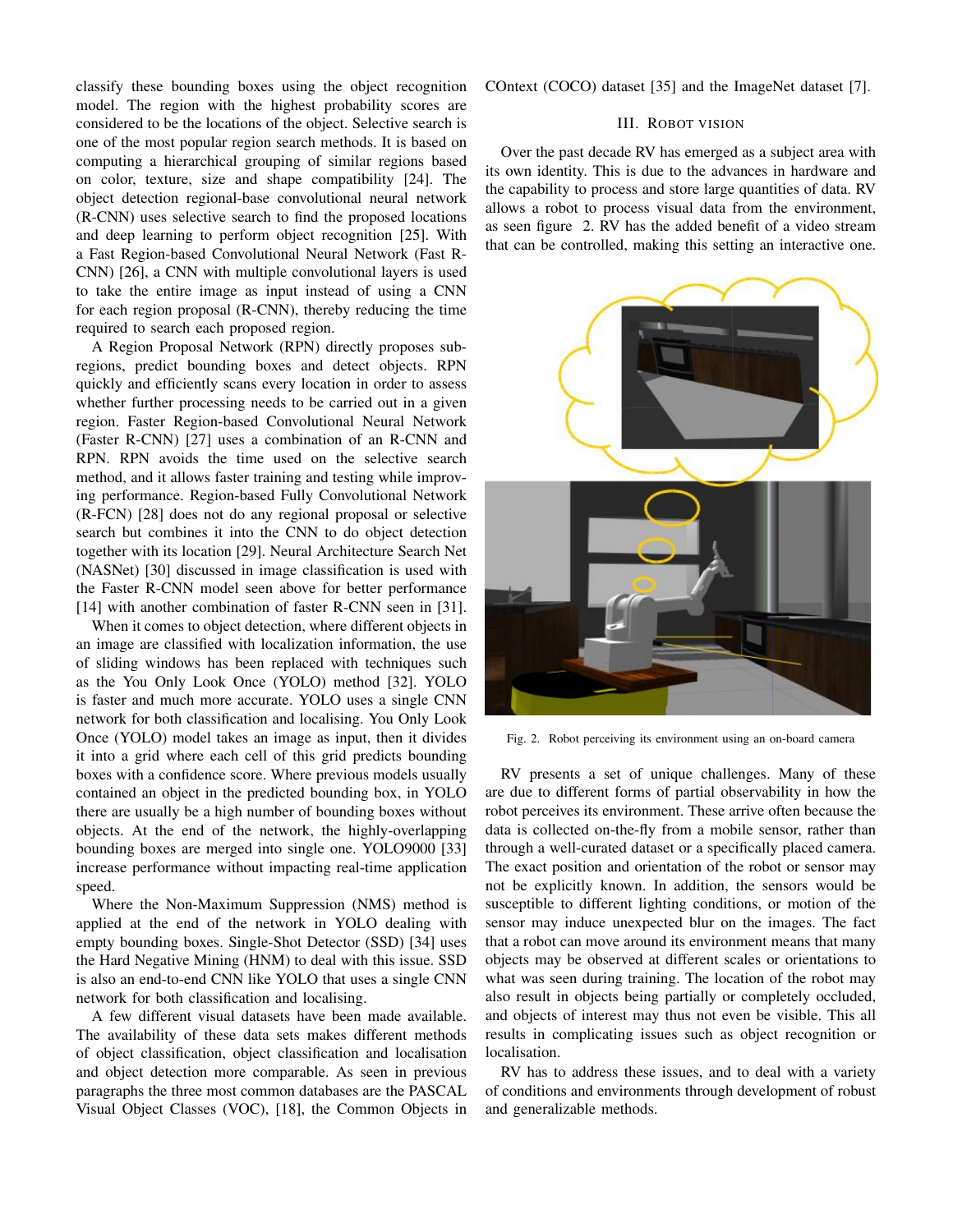RV continues to address unique problems; active vision in section III-A, anomaly detection in section III-B, interest detection in section III-C, semantic scene understanding in section III-D, place recognition in section III-E, simultaneous localization and mapping in section III-F, vision based control in section III-G, development of real-time and efficient solutions for relevant application areas in section III-H.

The following sections highlight some of the latest work in RV addressing these challenges.

#### *A. Active vision*

Using the ability to manipulate the viewpoint of a camera, which is a very natural advantage of a camera on a robot, the environment can be investigated and better information can be obtained. This is active vision. Active vision was introduced to improve the perceptual quality of tracking results [36]. This method addresses the issues of object occlusion, limited field of view or limited camera resolution. It has also been suggested that visual attention and the selective aspect of active camera control can help in other tasks like learning more robust models of objects and environments with less labeled samples or autonomously. For more information see the survey of active vision applications in robotics [37].

#### *B. Anomaly detection*

Anomaly detection is an unsupervised learning task where the goal is to identify abnormal patterns in data. Anomaly detection in the manufacturing industry is commonly used on robots to detect manufacturing flaws [?]. Anomaly detection can be extended to images of a different nature, for example to detect anomalous faces using autoencoders [38]. Work on anomaly detection using one-class neural networks [39] is another approach to the problem. Unsupervised and semisupervised video anomaly detection is summarised in [40] using deep learning methods.

## *C. Interest detection*

When a robot is deployed semi-autonomously it might be useful if interesting information could be summarised and communicated to the operator. This might be something as simple as highlighting something that is out-of-place or unusual. The difficult question is to define what is interesting. This depends on the situation and environment. To ask the robot to send or store only relevant images and information makes more sense than saving a video of the duration of the vacuum operation for the operator to watch. Recent work focused on interest detection in robot vision can be seen in [41].

#### *D. Semantic scene understanding*

Semantic scene understanding, in contrast to object recognition, attempts to analyse objects in context with respect to the 3D structure of the scene, its layout, and the spatial, functional, and semantic relationships between objects, [42], [43], [44]. Semantic scene understanding is an important for many robot applications. A self driving car is one example that can benefit from traffic scene understanding [45]. In general, these techniques imbue a robot with the ability to conduct higher-order reasoning in its environment.

## *E. Place recognition*

Slightly different to object detection and recognition is place recognition, which is more concerned with classifying a scene or area in an environment based on a variety of different visual cues. Place recognition has a number of applications ranging from autonomous driving, robot navigation to augmented reality, geo-localizing archival imagery. Vision is the primary sensor for many localization and place recognition algorithms. The difficulty with place recognition is the factors like illumination and season that change the appearance of an image of the same place significantly. There is an overview [46] on place recognition and a visual place recognition survey [47] that provide insight into this topic.

## *F. Simultaneous Localization and Mapping (SLAM)*

Simultaneous Localization and Mapping (SLAM) allows the robot to understand where it is in a map of an environment while also updating the map of this environment. SLAM is a method of simultaneously determining the position of the camera and the structure of the environment in realtime. The work mentioned here is all reliant on camera data, visual SLAM, although earlier research was mostly reliant on laser scanners for SLAM. Visual sensors offer advantages over traditional robotic mapping sensors, including low cost, small size, passive sensing and low power consumption [48]. Vision-based mapping includes FAB-MAP [49], MonoSLAM [50], FrameSLAM [51], V-GPS [52], Mini-SLAM [53], and SeqSLAM methods among others. When SLAM with image data began to give successful results [54], visual SLAM became more widely used. Recent work demonstrates the creation of large scale maps [55], [56]. These maps can be automatically enhanced with meaningful 3D structures [57], and recover shapes [58] all in real time. Place recognition has been used in visual multi-robot simultaneous localisation and mapping [59]. RGBD sensors have also been shown to successfully support SLAM [60].

#### *G. Vision-based control*

Vision-based control involves executing local behaviours on a robot, based on perception. An example of this is obstacle avoidance using RGB-D cameras [61], [62], [63].

Robots grasping and interacting with the environment can also be done using RGB-D data. Robot vision allows interacting with the environment in this scenario. In [64] they proposed Generative Grasping Convolutional Neural Network (GG-CNN) to predict the quality and pose of grasps at every pixel. This one-to-one mapping from a depth image overcomes limitations of current deep-learning grasping techniques by avoiding discrete sampling of grasp candidates and long computation times.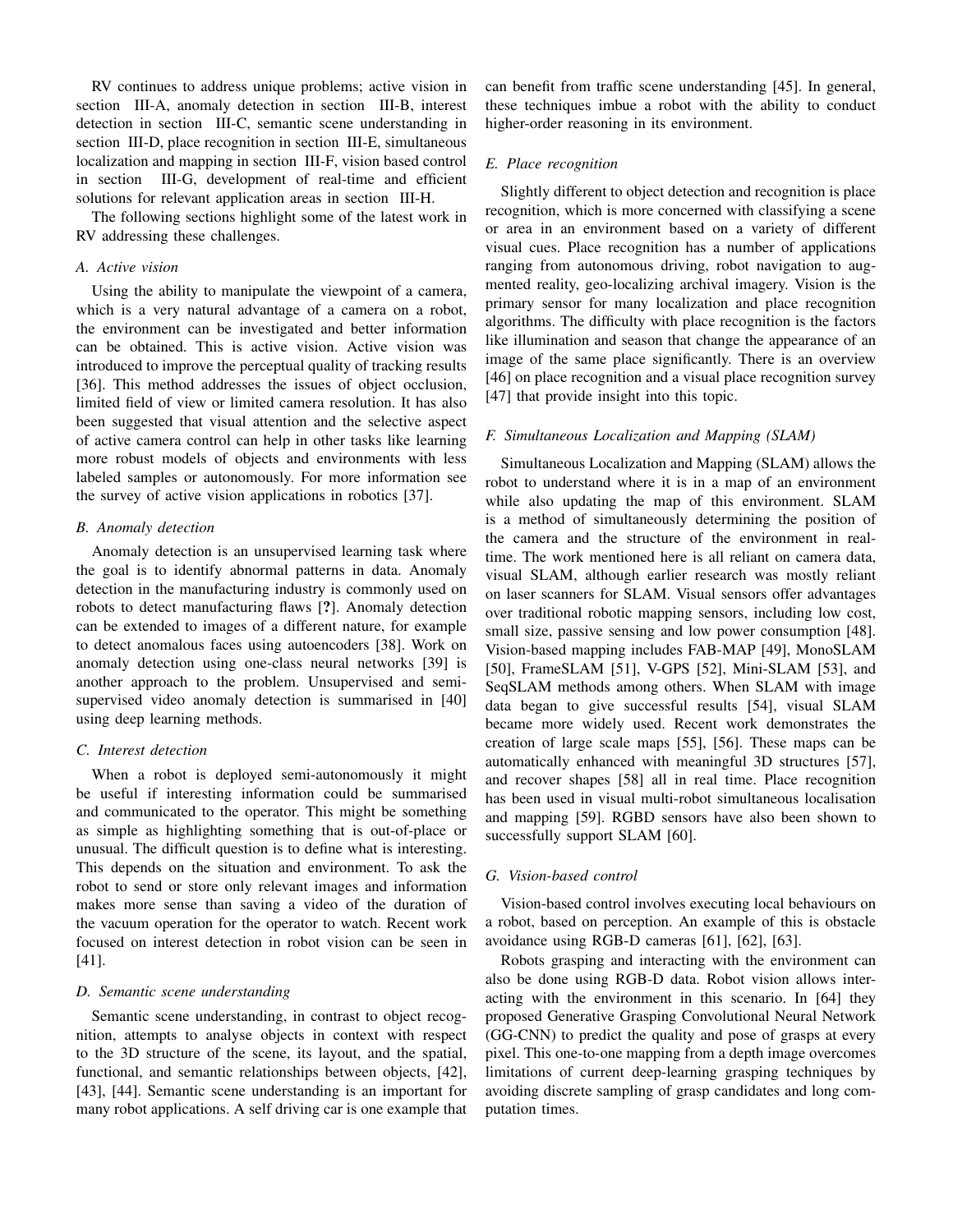# *H. 3D object detection*

In work introduced in the previous sections, the information of the images as well as the 3D structure of the scene plays an important role. There is not a hard line between computer vision and machine learning techniques being implemented on RGB data and on RGB-D data. Steadily, depth information is being incorporated into these techniques that is tested to gain the benefit of more information that can influence decision making and high level functioning. With robot vision the use of depth data can be seen more often. A robot has the ability to perform actions in its environment and requires information about objects around it.

Since robots need to operate in the real world 3D information becomes important for understanding and interacting with the environment. In [66] they propose a holistic approach that exploits 2D segmentation, 3D geometry, as well as contextual relations between scenes and objects. In more recent work [67] a single-stage detector that outputs oriented 3D object estimates decoded from pixel-wise neural network predictions, was proposed for autonomous driving. Implementing YOLO for 3D object detection [68] is another recent application.

## IV. FUTURE TRENDS

The sub-fields of robot vision, image classification and object recognition have seen great strides in real time application. This can be largely attributed to deep learning. Convolutional Neural Networks have made training on large data sets possible, enabling exceptionally good classification and recognition of images. These methods were further advanced by transfer learning where a model trained for one task is re-used on another related task. Transfer learning also allows building powerful image classification models using smaller amounts of data.

We have covered the crux of computer vision and robot vision in previous sections. This forms the basis of how to address higher level problems. Methods providing a more holistic understanding of the environment will be the focus for future robotic vision research. This will improve a robot's interpretations of its surroundings.

The following sections highlight the leading developments in machine learning towards these problems. Work focusing on these methods have been used in recent publications and combinations of methods to address RV problems can be seen.

## *A. Deep learning*

Deep networks have demonstrated their ability to learn from images but there is still much work to be done in understanding aspects of the learning dynamics and training mechanisms to enable its greater development and use. The work on DL will only continue to grow with one of the emerging research areas focusing on the inner workings of these methods. This will further enable the deployment of these methods into applications where there is a requirement to understand the decisions made by the robot.

## *B. Generative models*

Generative models are a class of unsupervised learning models that use data to train a model to generate more data matching the original distribution. These models aim to learn the underlying probability distribution of the training data so that it could easily sample new data from that learned distribution. The most efficient approaches are Variational Autoencoders (VAE) [69] and Generative Adversarial Networks (GAN) [70].

GAN's consists of two neural networks: a generator and a discriminator. During training, the generator tries to generate realistic samples, while the discriminator needs to determine whether they are fake or real. At the end, the generator is capable of generating data that looks like the real thing. GANs can be used for image to image translation, or improving the quality of low-resolution images.

## *C. Deep reinforcement learning*

The latest work in reinforcement learning (RL) is image captioning [71]. Being able to describe an image in natural language definitely contributes to understanding of the image. DRL is a method that learns by interacting with the environment through observations, actions, and rewards. This method does not require labelled data and use less data than other methods.

## *D. Lean and augmented data learning*

Since most methods require a lot of data creating data or using transfer learning, using a model trained for one task or domain for another application, is an important.

## *E. Probabilistic graphical models*

In [72] they propose a hierarchical generative model that classifies the overall scene, recognizes and segments each object component, as well as annotates the image with a list of tags.

#### V. CONCLUSION

Robot vision draws from many other disciplines. The most prominent fields contributing to recent developments in this area are computer vision and machine learning. The combined progress in these fields of study is being implemented in the field of robot vision allowing robots to get closer to being able to interpret and understand complexities of the world as humans do.

Machine learning techniques greatly contribute to how visual sensor data get interpreted by a robot. This enables a robot to interpret and understand complexities of the world better and also enhance interactions between the robot and its surroundings.

The future of robot vision will be creative implementations of machine learning methods to allow robots to represent their environments in ways that facilitate optimally interacting in those settings.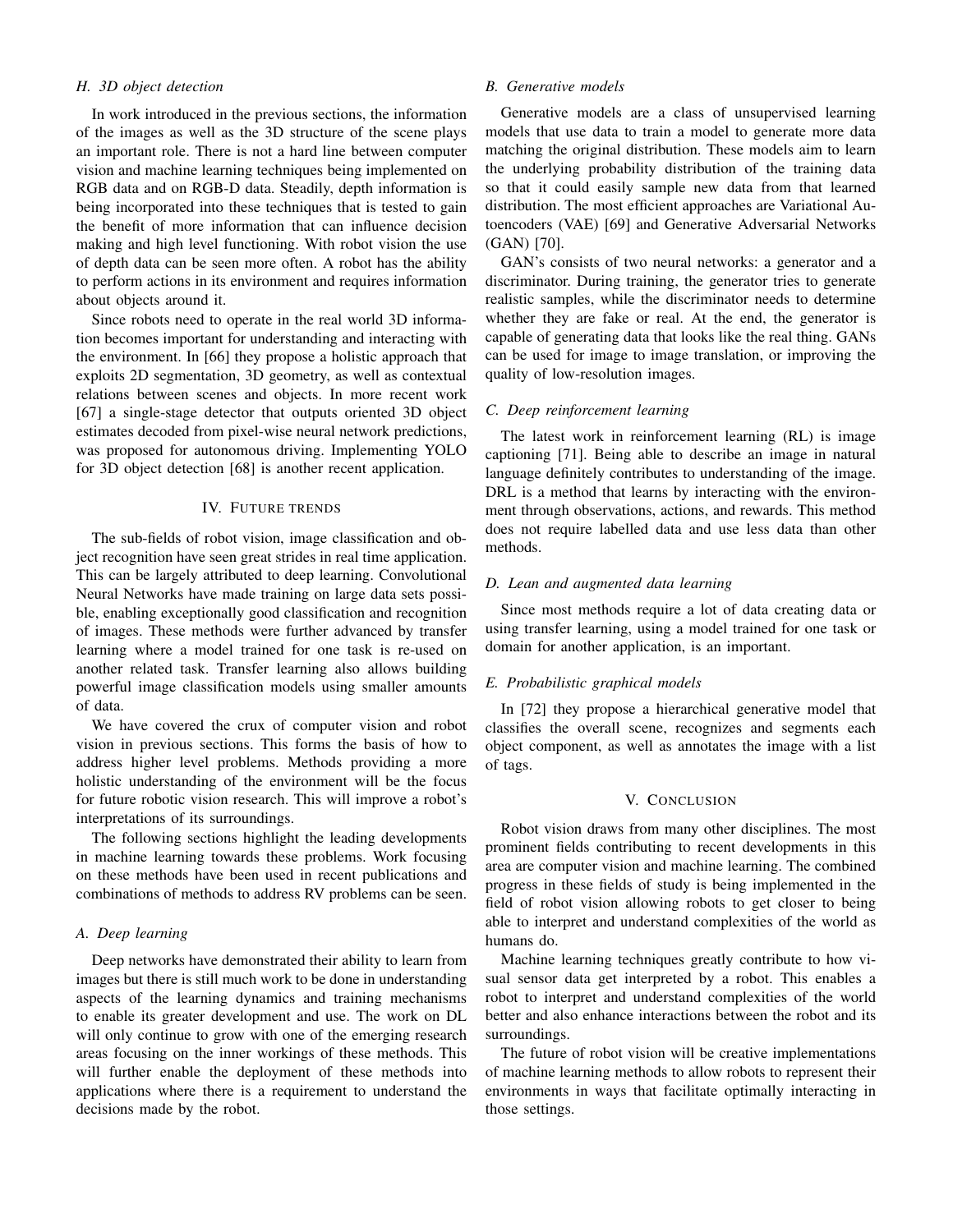#### **REFERENCES**

- [1] S. Krach, F. Hegel, B. Wrede, G. Sagerer, F. Binkofski, and T. Kircher, "Can machines think? interaction and perspective taking with robots investigated via fmri," *PloS one*, vol. 3, no. 7, p. e2597, 2008.
- [2] A. J. Hawkins, "Toyota built a robot to help a paralyzed Army vet around the house." https://www.theverge.com/2017/6/30/15900634/toyotahttps://www.theverge.com/2017/6/30/15900634/toyotarobot-ai-paralyzed-army-veteran, 2017.
- [3] S. Miller, J. Van Den Berg, M. Fritz, T. Darrell, K. Goldberg, and P. Abbeel, "A geometric approach to robotic laundry folding," *The International Journal of Robotics Research*, vol. 31, no. 2, pp. 249– 267, 2012.
- [4] T. L. Chen, M. Ciocarlie, S. Cousins, P. M. Grice, K. Hawkins, K. Hsiao, C. C. Kemp, C.-H. King, D. A. Lazewatsky, A. E. Leeper *et al.*, "Robots for humanity: using assistive robotics to empower people with disabilities," *IEEE Robotics & Automation Magazine*, vol. 20, no. 1, pp. 30–39, 2013.
- [5] A. Owen-Hill, "Robot Vision vs Computer Vision: What's the Difference?" https://blog.robotiq.com/robot-vision-vs-computer-vision-whatsthe-difference, 2016.
- [6] T. Ray, "Demystifying Neural Networks, Deep Learning, Machine Learning, and Artificial Intelligence," https://www.stoodnt.com/blog/ann-neural-networks-deep-learningmachine-learning-artificial-intelligence-differences/, 2018.
- [7] J. Deng, W. Dong, R. Socher, L.-J. Li, K. Li, and L. Fei-Fei, "Imagenet: A large-scale hierarchical image database," in *Computer Vision and Pattern Recognition, 2009. CVPR 2009. IEEE Conference on*. Ieee, 2009, pp. 248–255.
- [8] Y. LeCun, L. eon Bottou, Y. Bengio, and P. Haffner, "Gradient-based learning applied to document recognition," *PROC. OF THE IEEE*, p. 1, 1998.
- [9] A. Krizhevsky, I. Sutskever, and G. E. Hinton, "Imagenet classification with deep convolutional neural networks," in *Advances in neural information processing systems*, 2012, pp. 1097–1105.
- [10] K. Simonyan and A. Zisserman, "Very deep convolutional networks for large-scale image recognition," *arXiv preprint arXiv:1409.1556*, 2014.
- [11] M. Lin, Q. Chen, and S. Yan, "Network in network," *arXiv preprint arXiv:1312.4400*, 2013.
- [12] C. Szegedy, W. Liu, Y. Jia, P. Sermanet, S. Reed, D. Anguelov, D. Erhan, V. Vanhoucke, and A. Rabinovich, "Going deeper with convolutions," in *Proceedings of the IEEE conference on computer vision and pattern recognition*, 2015, pp. 1–9.
- [13] C. Szegedy, V. Vanhoucke, S. Ioffe, J. Shlens, and Z. Wojna, "Rethinking the inception architecture for computer vision," in *Proceedings of the IEEE conference on computer vision and pattern recognition*, 2016, pp. 2818–2826.
- [14] C. Szegedy, S. Ioffe, V. Vanhoucke, and A. A. Alemi, "Inception-v4, inception-resnet and the impact of residual connections on learning." in *AAAI*, vol. 4, 2017, p. 12.
- [15] J. Hu, L. Shen, and G. Sun, "Squeeze-and-excitation networks," *arXiv preprint arXiv:1709.01507*, vol. 7, 2017.
- [16] A. Bernstein and E. Burnaev, "Reinforcement learning in computer vision," in *Tenth International Conference on Machine Vision (ICMV 2017)*, vol. 10696. International Society for Optics and Photonics, 2018, p. 106961S.
- [17] C. Liu, B. Zoph, J. Shlens, W. Hua, L.-J. Li, L. Fei-Fei, A. Yuille, J. Huang, and K. Murphy, "Progressive neural architecture search," *arXiv preprint arXiv:1712.00559*, 2017.
- [18] M. Everingham, L. Van Gool, C. K. Williams, J. Winn, and A. Zisserman, "The pascal visual object classes (voc) challenge," *International journal of computer vision*, vol. 88, no. 2, pp. 303–338, 2010.
- [19] C. H. Lampert, M. B. Blaschko, and T. Hofmann, "Beyond sliding windows: Object localization by efficient subwindow search," in *Computer Vision and Pattern Recognition, 2008. CVPR 2008. IEEE Conference on*. IEEE, 2008, pp. 1–8.
- [20] ——, "Efficient subwindow search: A branch and bound framework for object localization," *IEEE transactions on pattern analysis and machine intelligence*, vol. 31, no. 12, p. 2129, 2009.
- [21] H. Harzallah, F. Jurie, and C. Schmid, "Combining efficient object localization and image classification," in *Computer Vision, 2009 IEEE 12th International Conference on*. IEEE, 2009, pp. 237–244.
- [22] B. Fulkerson, A. Vedaldi, and S. Soatto, "Class segmentation and object localization with superpixel neighborhoods," in *Computer Vision, 2009 IEEE 12th International Conference on*. IEEE, 2009, pp. 670–677.
- [23] M. Oquab, L. Bottou, I. Laptev, and J. Sivic, "Is object localization for free?-weakly-supervised learning with convolutional neural networks," in *Proceedings of the IEEE Conference on Computer Vision and Pattern Recognition*, 2015, pp. 685–694.
- [24] J. R. Uijlings, K. E. Van De Sande, T. Gevers, and A. W. Smeulders, "Selective search for object recognition," *International journal of computer vision*, vol. 104, no. 2, pp. 154–171, 2013.
- [25] R. Girshick, J. Donahue, T. Darrell, and J. Malik, "Region-based convolutional networks for accurate object detection and segmentation," *IEEE transactions on pattern analysis and machine intelligence*, vol. 38, no. 1, pp. 142–158, 2016.
- [26] R. Girshick, "Fast r-cnn," in *Proceedings of the IEEE international conference on computer vision*, 2015, pp. 1440–1448.
- [27] S. Ren, K. He, R. Girshick, and J. Sun, "Faster r-cnn: Towards real-time object detection with region proposal networks," in *Advances in neural information processing systems*, 2015, pp. 91–99.
- [28] K. He, X. Zhang, S. Ren, and J. Sun, "Deep residual learning for image recognition," in *Proceedings of the IEEE conference on computer vision and pattern recognition*, 2016, pp. 770–778.
- [29] J. Dai, Y. Li, K. He, and J. Sun, "R-fcn: Object detection via regionbased fully convolutional networks," in *Advances in neural information processing systems*, 2016, pp. 379–387.
- [30] B. Zoph, V. Vasudevan, J. Shlens, and Q. V. Le, "Learning transferable architectures for scalable image recognition," *arXiv preprint arXiv:1707.07012*, vol. 2, no. 6, 2017.
- [31] K. He, G. Gkioxari, P. Dollár, and R. Girshick, "Mask r-cnn," in *Computer Vision (ICCV), 2017 IEEE International Conference on*. IEEE, 2017, pp. 2980–2988.
- [32] J. Redmon, S. Divvala, R. Girshick, and A. Farhadi, "You only look once: Unified, real-time object detection," in *Proceedings of the IEEE conference on computer vision and pattern recognition*, 2016, pp. 779– 788.
- [33] J. Redmon and A. Farhadi, "Yolo9000: better, faster, stronger," *arXiv preprint*, 2017.
- [34] W. Liu, D. Anguelov, D. Erhan, C. Szegedy, S. Reed, C.-Y. Fu, and A. C. Berg, "Ssd: Single shot multibox detector," in *European conference on computer vision*. Springer, 2016, pp. 21–37.
- [35] T.-Y. Lin, M. Maire, S. Belongie, J. Hays, P. Perona, D. Ramanan, P. Dollár, and C. L. Zitnick, "Microsoft coco: Common objects in context," in *European conference on computer vision*. Springer, 2014, pp. 740–755.
- [36] J. Aloimonos, I. Weiss, and A. Bandyopadhyay, "Active vision," *International journal of computer vision*, vol. 1, no. 4, pp. 333–356, 1988.
- [37] S. Chen, Y. Li, and N. M. Kwok, "Active vision in robotic systems: A survey of recent developments," *International Journal of Robotics Research*, vol. 30, no. 11, pp. 1343–1377, 2011.
- [38] A. Bhattad, J. Rock, and D. Forsyth, "Detecting anomalous faces with'no peeking'autoencoders," *arXiv preprint arXiv:1802.05798*, 2018.
- [39] R. Chalapathy, A. K. Menon, and S. Chawla, "Anomaly detection using one-class neural networks," *arXiv preprint arXiv:1802.06360*, 2018.
- [40] B. R. Kiran, D. M. Thomas, and R. Parakkal, "An overview of deep learning based methods for unsupervised and semi-supervised anomaly detection in videos," *Journal of Imaging*, vol. 4, no. 2, p. 36, 2018.
- [41] M. Burke, "User-driven mobile robot storyboarding: Learning image interest and saliency from pairwise image comparisons," *arXiv preprint arXiv:1706.05850*, 2017.
- [42] L. Sevilla-Lara, D. Sun, V. Jampani, and M. J. Black, "Optical flow with semantic segmentation and localized layers," in *Proceedings of the IEEE Conference on Computer Vision and Pattern Recognition*, 2016, pp. 3889–3898.
- [43] R. Gadde, V. Jampani, R. Marlet, and P. V. Gehler, "Efficient 2d and 3d facade segmentation using auto-context," *IEEE transactions on pattern analysis and machine intelligence*, vol. 40, no. 5, pp. 1273–1280, 2018.
- [44] A. Geiger and C. Wang, "Joint 3d object and layout inference from a single rgb-d image," in *German Conference on Pattern Recognition*. Springer, 2015, pp. 183–195.
- [45] A. Geiger, M. Lauer, C. Wojek, C. Stiller, and R. Urtasun, "3d traffic scene understanding from movable platforms," *IEEE transactions on pattern analysis and machine intelligence*, vol. 36, no. 5, pp. 1012– 1025, 2014.
- [46] C. Zhu, "Place recognition: An overview of vision perspective," *arXiv preprint arXiv:1707.03470*, 2017.